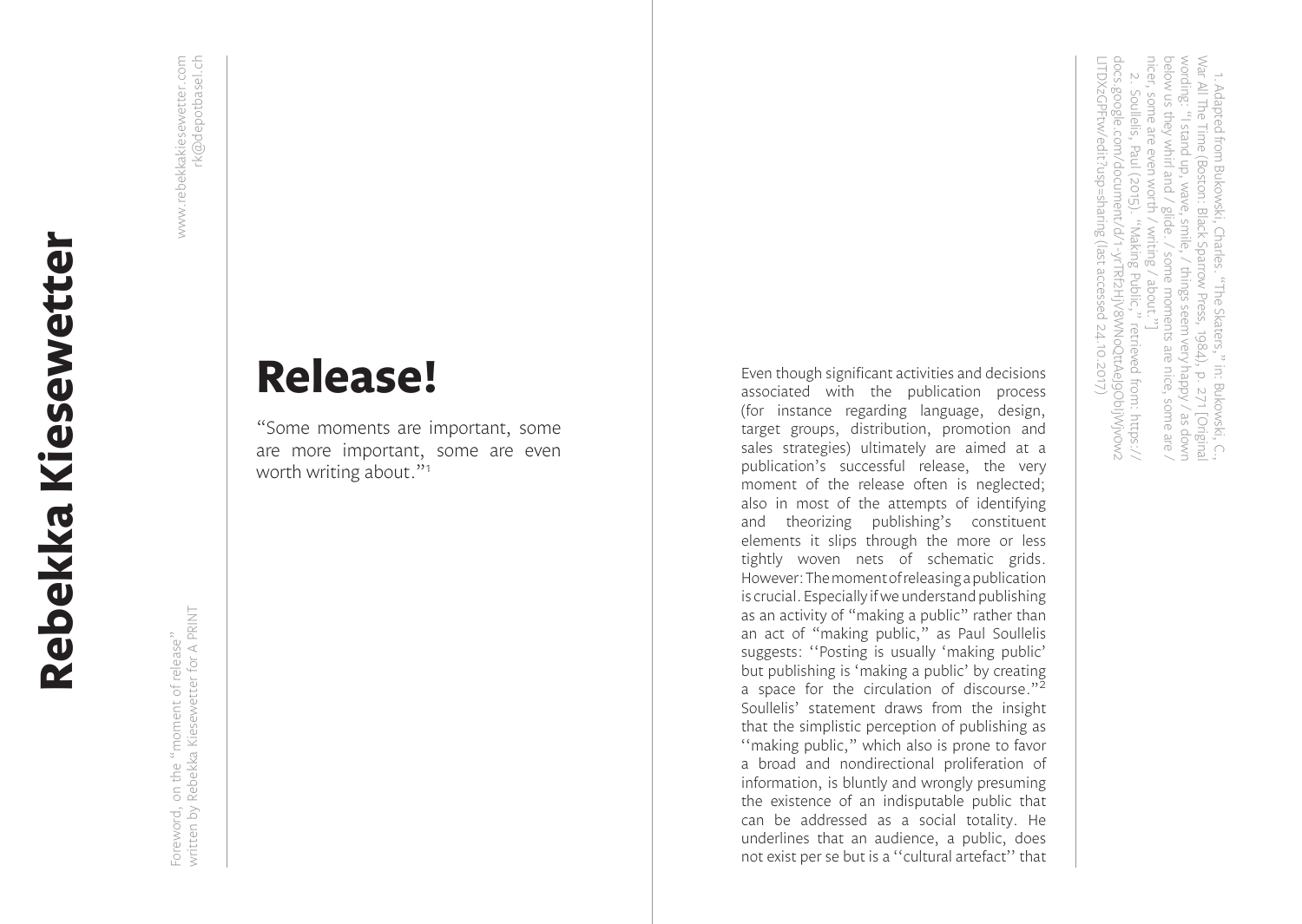4. Warner, Michael (2002). Publics and Counterpublics ( abbreviated version), in: Quarterly Journal of Speech Vol. Publics and Counterpublics 4. Warner, Michael (2002). Publics and Counterpublics<br>( abbreviated version), in: Quarterly Journal of Speech Vol.

 5. Miessen, Markus and Vidokle, Anton. "Capacity to Act," in: Caring Culture, ed. by Miessen, Markus Anton. "Capacity to Āct," in: Caring Culture, ed. by Miessen, Markus<br>and Phillips, Andrea (Berlin: Sternberg Press, 2011)<br>6. Oxford Dictionary Online. Retrieved from https:// 6. Oxford Dictionary Online. Retrieved from https:// and Phillips, Andrea (Berlin: Sternberg Press, 2011) 5. Miessen, Markus and Vidokle, *A*<br>Act," in: Caring Culture, ed. by I<br>d Phillios. Andrea (Berlin: Sternber 88, No. 4 (pp. 413-425), p. 413 88, No. 4 (pp. 413-425), p. 413

en.oxforddictionaries.com/definition/release(last en.oxforddictionaries.com/definition/release(last accessed 24.10.2917) accessed 24.10.2917) 3. "A public (…) exists only as the end for which books are published, shows broadcast, websites posted, speeches delivered, opinions produced. (…) The public emerges from the conversation, whether it's the chatter of a DJ or a poet organized form that does not exist outside the discourse that addresses it." in: Soullelis (2015) 12 Weinmayr, Eva. "One Publishes to Find Comrades," in: Klimpel, Oliver (Ed.). The Visual Event, an education in appearances (Leipzig: Spector Books, as the end for which books are published, shows broadcast, websites posted, speeches delivered, opinions produced. (...) The<br>public emerges from the conversation, whether it's the chatter of a DJ or a poet organized form that does not exist outside the discourse that addresses it." in:<br>Soullelis (2015) 12 Weinmayr, Eva. "One Publishes to Find Comrades," in: Klimpel,<br>Oliver (Ed.). The Visual Event, an education in appearances that 'a public' might be a selfperforming a new work. And this is key for us (…) that 'a public' might be a self-2014), p. 50-59. Online: http://evaweinmayr.com/wpcontent/uploads/Eva-Weinmayr–One-publishes-to-find-comrades.pdf (accessed 14.10.2017), p. 59 performing a new work. And this is key for us (...) (...) exists only public  $|\forall$  )  $\dot{\cap}$ 

must be created in a deliberate and ultimately performative act – a public only emerges "by virtue of being addressed." 3 Soullelis considers it as irrelevant whether the public is created for the circulation of discourse in order to make a publication or by the publication itself. In both cases the publication, respectively the idea to make a publication, can be seen as institutionalizing means instigating a ''rhetorically active sphere embedded in and constructed out of discourse," 4 and potentially invoking a "capacity to act." 5 If publishing is understood as a critical practice with a transformatory potential – a notion, which I favor but cannot go into detail about here – these discursive constellations may constitute spheres in which (counter-)discourse is produced and spread by (counter-)publics, who had their expression or voices suppressed by the existing social order.

Let's dwell on the verb "to release" for a while: Besides "allowing (information) to be generally available," it means "to allow or enable to escape from confinement; set free" or "to allow (something) to move, act, or flow freely"<sup>6</sup>. Thus it contains a notion of "letting go" as much as one of "passing on," both of them are – at least in Western societies – culturally and emotionally highly charged acts evoking notions of blessing and well-wishing, trust and entrusting; and echo of abdication of responsibility, power and involvement. The term release contains not only an allusion of protective attendance and fledging, but also an echo of surrendering and assuming control. Here, one may recall the many, and often deeply symbolic, stories of parents blessing their children before sending them into the big, wide world.

With its release, a publication (which in principle can be anything from speech act to printed matter) is passed on to others. With the gesture of handing over – if executed physically – or – if executed digitally – a "proxy gesture"

(in which the symbolic power of the physical act resonates) not only a product is imparted, but also information, a concern, a discourse about a certain topic. A gesture, as a semiotic phenomenon in which the meaning is conveyed through an action or motion, is an input signal, a "cause of a performance."<sup>7</sup> It is something preceding an action and therefore "it signifies motion and agency of the most expressive and potent kind, precisely because it is so wrought with intentionality." 8 The gesture, one could say, creates a link between what happened before and what is going to happen after the publication, it establishes a mental and emotional connection (of mutual care or interest for a topic or concern), which can trigger a variety of other gestures, actions and motions. Or as Alessandro Ludovico writes with respect to paper (but I argue that every other medium bears a similar potential): "(…) paper can be seen as a conceptual 'conductor', able to transfer the metaphorical 'energy' it contains, through the gestural act of passing the (…) product from one person to the next. On this subject, the Dutch art curator Nat Muller wrote: 'In this context we view the act of publishing as a gesture that accommodates the political, the artistic, and in some cases, the defiant'." 9 Of the same tenor is the publicist Eva Weinmayr's quote of Matthew Stadler, the founder of Publication Studio:<sup>10"</sup>It is imperative that we publish, not only as a means to counter the influence of a hegemonic 'public', but also to reclaim the space in which we imagine ourselves and our collectivity."11 Stadler's claim expresses his believe in publishing's sociopolitical and transformatory potential, and the importance of the gesture of passing on as a defiant move of reclaiming space for so far unacknowledged publics by directly addressing potential allies, or "kin,"<sup>12</sup> for that undertaking. A gesture always is "grounded in the immediacy of an opening to the Other, (…) as something that is often, or perhaps even necessarily, relational".<sup>13</sup> It

since 1894 (Eindhoven: Onomatopee, 2011; 2014) p. 68 enactive interfaces: a handbook of terms (Grenoble: ACROE/Enactive<br>Systems Books, 2007) pp.121-122<br>8.Ludovico, Alessandro. Post-Digital Print, The Mutation of Publishing 8.Ludovico, Alessandro. Post-Digital Print, The Mutation of Publishing 7.Luciani, Annie. "Gesture / movement / action," in: Enaction and since 1894 (Eindhoven: Onomatopee, 2011; 2014) p. 68. Systems Books, 2007) pp.121-122 enactive interfaces: a handbook of terms (Grenoble: ACROE/Enactive 7. Luciani, Annie. "Gesture / movement / action," in: Enaction and In: Haraway, Donna. Staying with the Trouble. Making Kin in the

studio.myshopify.com/ (accessed 20 August 2017)

studio.myshopify.com/ (accessed 20 August 2017)

in: PERFORMANCE PHILOSOPHY Vol. 3, No. 1, 2017 (pp. 4–22), p. 4 13.Ruprecht, Lucia (2017). " Introduction: Towards An Ethics Of Gesture," Chthulucene, (Durham and London: Duke University Press, 2016), p. 103

in: PERFORMANCE PHILOSOPHY Vol. 3, No. 1, 2017 (pp. 4-22), p. 4

10. See: Publication Studio, online: https://publication-

9. Ludovico (2011; 2014), p. 68<br>10. See: Publication Studio, online: https://publication-

9. Ludovico (2011; 2014), p. 68

(accessed 14 August 2017), p. 59<br>12. "So, make kin, not babies! It matters how kin generate kin."<br>In: Haraway, Doma. Staying with the Trouble. Making Kin in the<br>Chthulucene, (Durham and London: Duke University Press, 2016 content/uploads/Eva-Weinmayr-One-publishes-to-find-comrades.pdf Spector Books, 2014), p. 50-59. Online: http://evaweinmayr.com/wp-Oliver (Ed.). The Visual Event, 12."So, make kin, not babies! It matters how kin generate kin." (accessed 14 August 2017), p. 59 content/uploads/Eva-Weinmayr–One-publishes-to-find-comrades.pdf Spector Books, 2014), p. 50-59. Online: http://evaweinmayr.com/wp-Oliver (Ed.). The Visual Event, an education in appearances (Leipzig: 11 Weinmayr, Eva. "One Publishes to Find Comrades," in: Klimpel, 11 Weinmayr, Eva. "One Publishes to Find Comrades," in: Klimpel,<br>wer (Ed.). The Visual Event, an education in appearances (Leipzig: